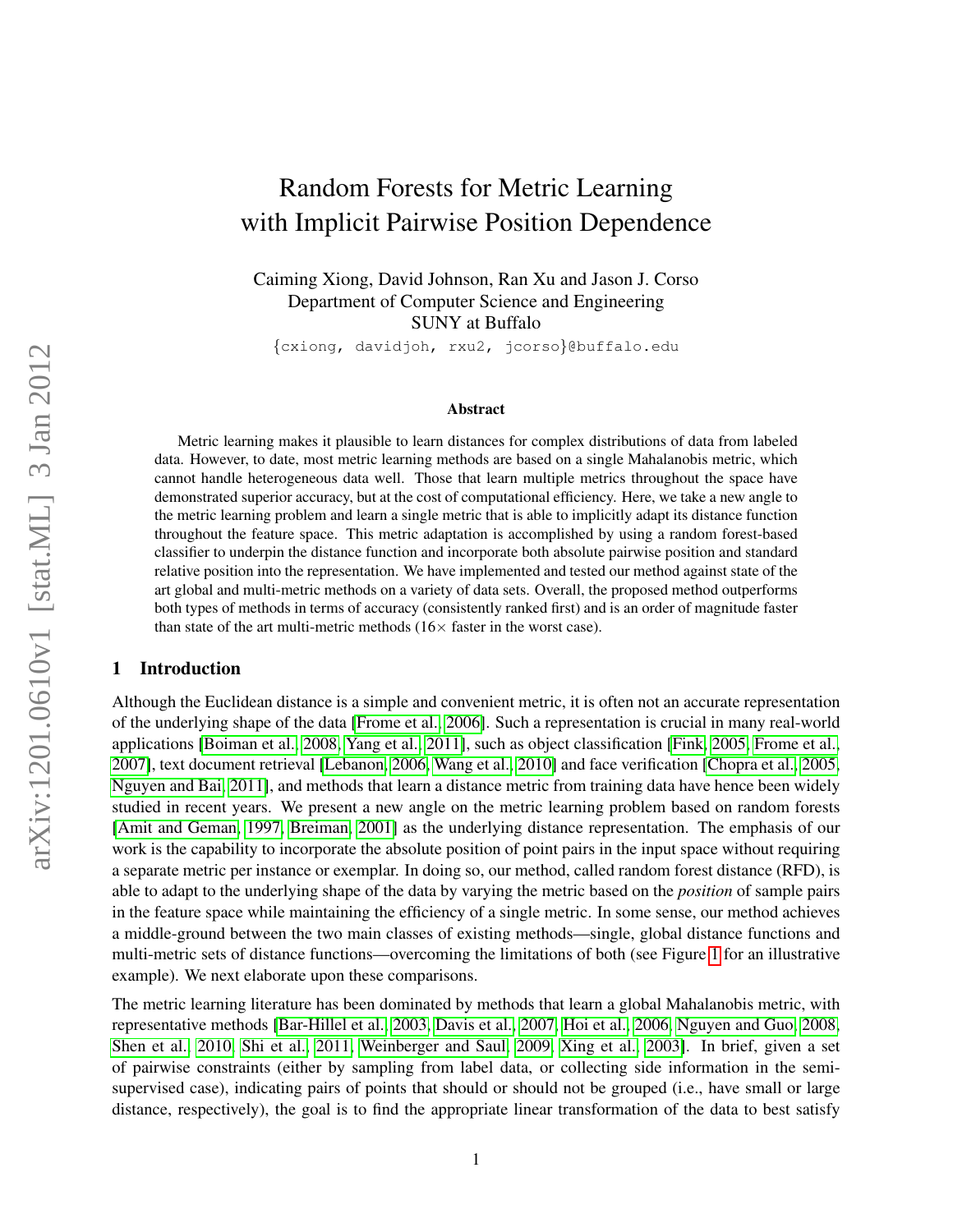

<span id="page-1-0"></span>*Figure 1: An example using a classic swiss roll data set comparing both global and position-specific Mahalanobis-based methods with our proposed method, RFD. All methods, including the baseline Euclidean, perform well at low* k*-values due to local linearity. However, as* k *increases and the global nonlinearity of the data becomes important, the monolithic methods' inability to incorporate position information causes their performance to degrade until it is little better than chance. The position-specific ISD method performs somewhat better, but even with a Mahalanobis matrix at every point it is unable to capture the globally nonlinear relations between points. Our method, by comparison, shows no degradation as* k *increases. (3 classes, 900 samples, validated using* k*-nearest neighbor classification, with varying* k*)*

these constraints. One such method [\[Xing et al., 2003\]](#page-12-1) minimizes the distance between positively-linked points subject to the constraint that negatively-linked points are separated, but requires solving a computationaly expensive semidefinite programming problem. Relevant Component Analysis (RCA) [\[Bar-Hillel](#page-10-3) [et al., 2003\]](#page-10-3) learns a linear Mahalanobis transformation to satisfy a set of positive constraints. Discriminant Component Analysis (DCA) [\[Hoi et al., 2006\]](#page-11-8) extends RCA by exploring negative constraints. ITML [\[Davis et al., 2007\]](#page-11-7) minimizes the LogDet divergence under positive and negative linear constraints, and LMNN [\[Shen et al., 2010,](#page-11-10) [Weinberger and Saul, 2009\]](#page-11-12) learns a distance metric through the maximum margin framework. [\[Nguyen and Guo, 2008\]](#page-11-9) formulate metric learning as a quadratic semidefinite programming problem with local neighborhood constraints and linear time complexity in the original feature space. More recently, researchers have begun developing fast algorithms that can work in an online manner, such as POLA [\[Shalev-Shwartz et al., 2004\]](#page-11-13), MLCL [\[Globerson and Roweis, 2006\]](#page-11-14) and LEGO [\[Jain et al., 2008\]](#page-11-15).

These global methods learn a single Mahalanobis metric using the relative position of point pairs: Dist  $(\mathbf{x}_i, \mathbf{x}_j) = (\mathbf{x}_i - \mathbf{x}_j)^{\mathsf{T}} \mathbf{W} (\mathbf{x}_i - \mathbf{x}_j)$ . Although the resulting single metric is efficient, it is limited in its capacity to capture the shape of complex data. In contrast, a second class, called multi-metric methods, distributes distance metrics throughout the input space; in the limit, they estimate a distance metric per instance or exemplar, e.g., [\[Frome et al., 2006,](#page-11-0) [2007\]](#page-11-2) for the case of Mahalanobis metrics. [\[Zhan et al.,](#page-12-2) [2009\]](#page-12-2) extend [\[Frome et al., 2006\]](#page-11-0) by propagating metrics learned on training exemplars to learn a matrix for each unlabeled point as well. However, these point-based multi-metric methods all suffer from high time and space complexity due to the need to learn and store  $O(n)$  d by d metric matrices. A more efficient approach to this second class is to divide the data into subsets and learn a metric for each subset [\[Babenko](#page-10-4) [et al., 2009,](#page-10-4) [Weinberger and Saul, 2008\]](#page-11-16). However, these methods have strong assumptions in generating these subsets; for example, [\[Babenko et al., 2009\]](#page-10-4) learns at most one metric per category, forfeiting the possibility that different samples within a category may require different metrics.

We propose a metric learning method that is able to achieve both the efficiency of the global methods and specificity of the multi-metric methods. Our method, the random forest distance (RFD), transforms the metric learning problem into a binary classification problem and uses random forests as the underlying representation [\[Amit and Geman, 1997,](#page-10-1) [Biau and Devroye, 2010,](#page-10-5) [Breiman, 2001,](#page-10-2) [Leistner et al., 2009\]](#page-11-17). In this general form, we are able to incorporate the position of samples implicitly into the metric and yet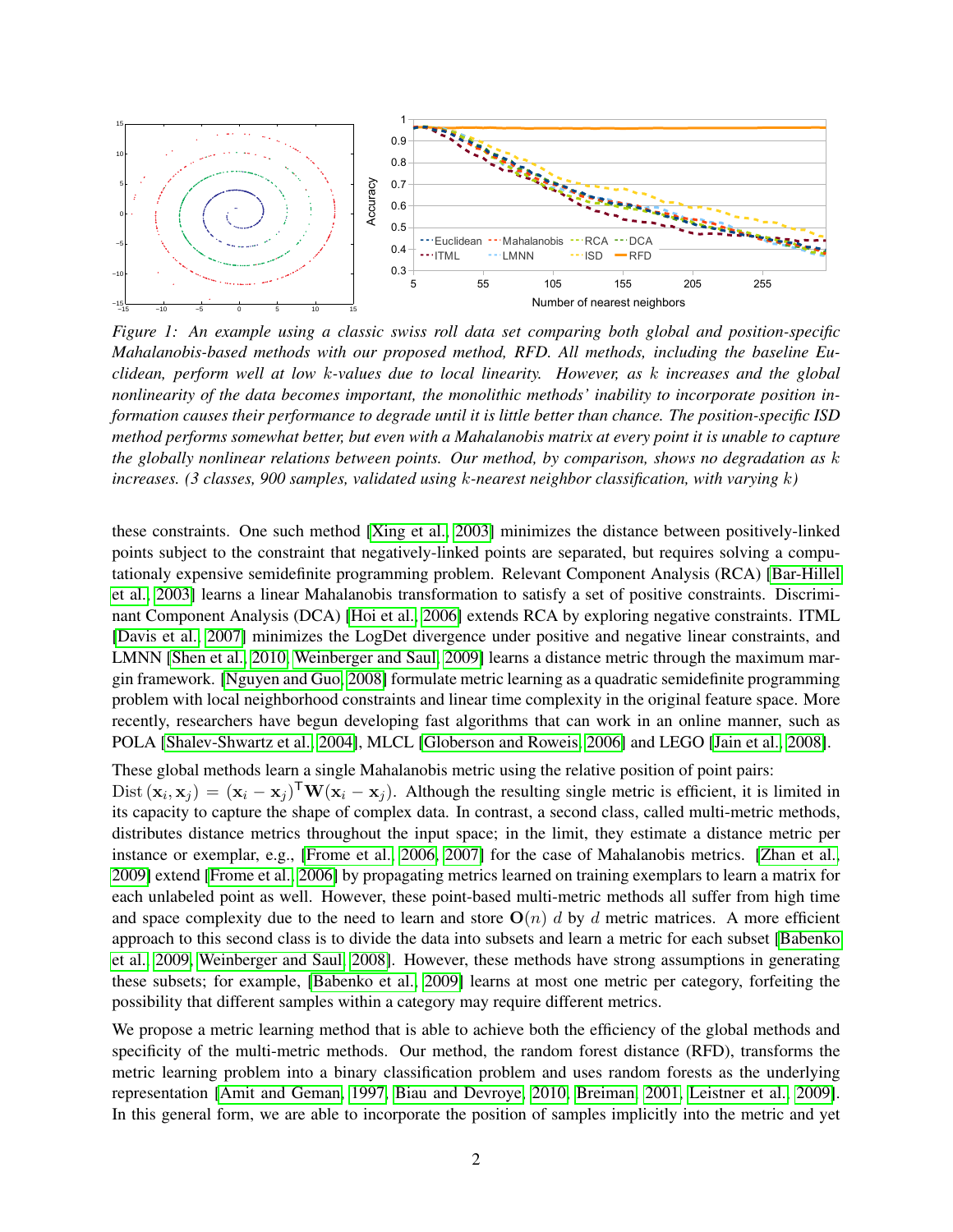maintain a single and efficient global metric. To that end, we use a novel point-pair mapping function that encodes both the position of the points relative to each other and their absolute position within the feature space. Our experimental analyses demonstrate the importance of incorporating position information into the metric (Section [3\)](#page-4-0).

We use the random forest as the underlying representation for several reasons. First, the output of the random forest algorithm is a simple "yes" or "no" vote from each tree in the forest. In our case, "no" votes correspond to positively constrained training data, and "yes" votes correspond to negatively constrained training data. The number of yes votes, then, is effectively a distance function, representing the relative resemblance of a point pair to pairs that are known to be dissimilar versus pairs that are known to be similar. Second, random forests are efficient and scale well, and have been shown to be one of the most powerful and scalable supervised methods for handling high-dimensional data [\[Caruana and Niculescu-Mizil, 2006\]](#page-11-18)—in contrast to instance-specific multi-metric methods [\[Frome et al., 2006,](#page-11-0) [2007\]](#page-11-2), the storage requirement of our method is independent of the size of the input data set. Our experimental results indicate RFD is at least 16 times faster than the state of the art multi-metric method. Third, because random forests are non-parametric, they make minimal assumptions about the shape and patterning of the data [\[Breiman, 2001\]](#page-10-2), affording a flexible model that is inherently nonlinear. In the next section, we describe the new RFD method in more detail, followed by a thorough comparison to the state of the art in Section [3.](#page-4-0)

### 2 Random Forest Distance: Implicitly Position-Dependent Metric Learning

Our random forest-based approach is inspired by several other recent advances in metric learning [\[Babenko](#page-10-4) [et al., 2009,](#page-10-4) [Shalev-Shwartz et al., 2004\]](#page-11-13) that reformulate the metric learning problem into a classification problem. However, where these approaches restricted the form of the learned distance function to a Mahalanobis matrix, thus precluding the use of position information, we adopt a more general formulation of the classification problem that removes this restriction.

Given the instance set  $X = \{x_1, x_2, \dots, x_N\}$ , each  $x_i \in \mathbb{R}^m$  is a vector of m features. Taking a geometric interpretation of each  $x_i$ , we consider  $x_i$  the *position* of sample i in the space  $\mathbb{R}^m$ . The value of this interpretation will become clear throughout the paper as the learned metric will implicitly vary over  $\mathbb{R}^m$ , which allows it to adapt the learned metric based on local structure in a manner similar to the instancespecific multi-metric methods, e.g., [\[Frome et al., 2006\]](#page-11-0). Denote two pairwise constraint sets: a must-link constraint set  $S = \{(\mathbf{x}_i, \mathbf{x}_j) | \mathbf{x}_i \text{ and } \mathbf{x}_j \text{ are similar}\}\$  and a do-not-link constraint set  $D = \{(\mathbf{x}_i, \mathbf{x}_j) | \mathbf{x}_i \text{ and } \mathbf{x}_j \text{ are similar}\}\$  $x_j$  are dissimilar}. For any constraint  $(x_i, x_j)$ , denote  $y_{ij}$  as the ideal distance between  $x_i$  and  $x_j$ . If  $(\mathbf{x}_i, \mathbf{x}_j) \in S$ , then the distance  $y_{ij} = 0$ , otherwise  $y_{ij} = 1$ . Therefore, we seek a function Dist  $(\cdot, \cdot)$  from an appropriate function space  $H$ :

$$
Dist\left(\cdot,\cdot\right)^{*} = \underset{\text{Dist}\left(\cdot,\cdot\right)\in H}{\operatorname{argmin}} \frac{1}{|S \cup D|} \sum_{(\mathbf{x}_{i},\mathbf{x}_{j}) \in S \cup D} l(\text{Dist}\left(\mathbf{x}_{i},\mathbf{x}_{j}\right), y_{ij}) , \qquad (1)
$$

where  $l(\cdot)$  is some loss function that will be specified by the specific classifier chosen. In our random forests case, we minimize expected loss, as in many classification problems. So consider  $Dist(\cdot, \cdot)$  to be a binary classifier for the classes 0 and 1. For flexibility, we redefine the problem as  $Dist(\mathbf{x}_i, \mathbf{x}_j) = F(\phi(\mathbf{x}_i, \mathbf{x}_j))$ , where  $F(\cdot)$  is some classification model, and  $\phi(\mathbf{x}_i, \mathbf{x}_j)$  is a mapping function that maps the pair  $(\mathbf{x}_i, \mathbf{x}_j)$  to a feature vector that will serve as input for the classifier function  $F$ . To train  $F$ , we transform each constraint pair using the mapping function  $\{(\mathbf{x}_i, \mathbf{x}_j), y_{ij}\}\to \{\phi(\mathbf{x}_i, \mathbf{x}_j), y_{ij}\}\$  and submit the resulting set of vectors and labels as training data. We next describe the feature mapping function  $\phi$ .

### <span id="page-2-0"></span>2.1 Mapping function for implicitly position-dependent metric learning

In actuality, all metric learning methods implicitly employ a mapping function  $\phi(\mathbf{x}_i, \mathbf{x}_j)$ . However, Mahalanobis based methods are restricted in terms of what features their metric solution can encode. These methods all learn a (positive semidefinite) metric matrix W, and a distance function of the form  $Dist(x_i, x_j) =$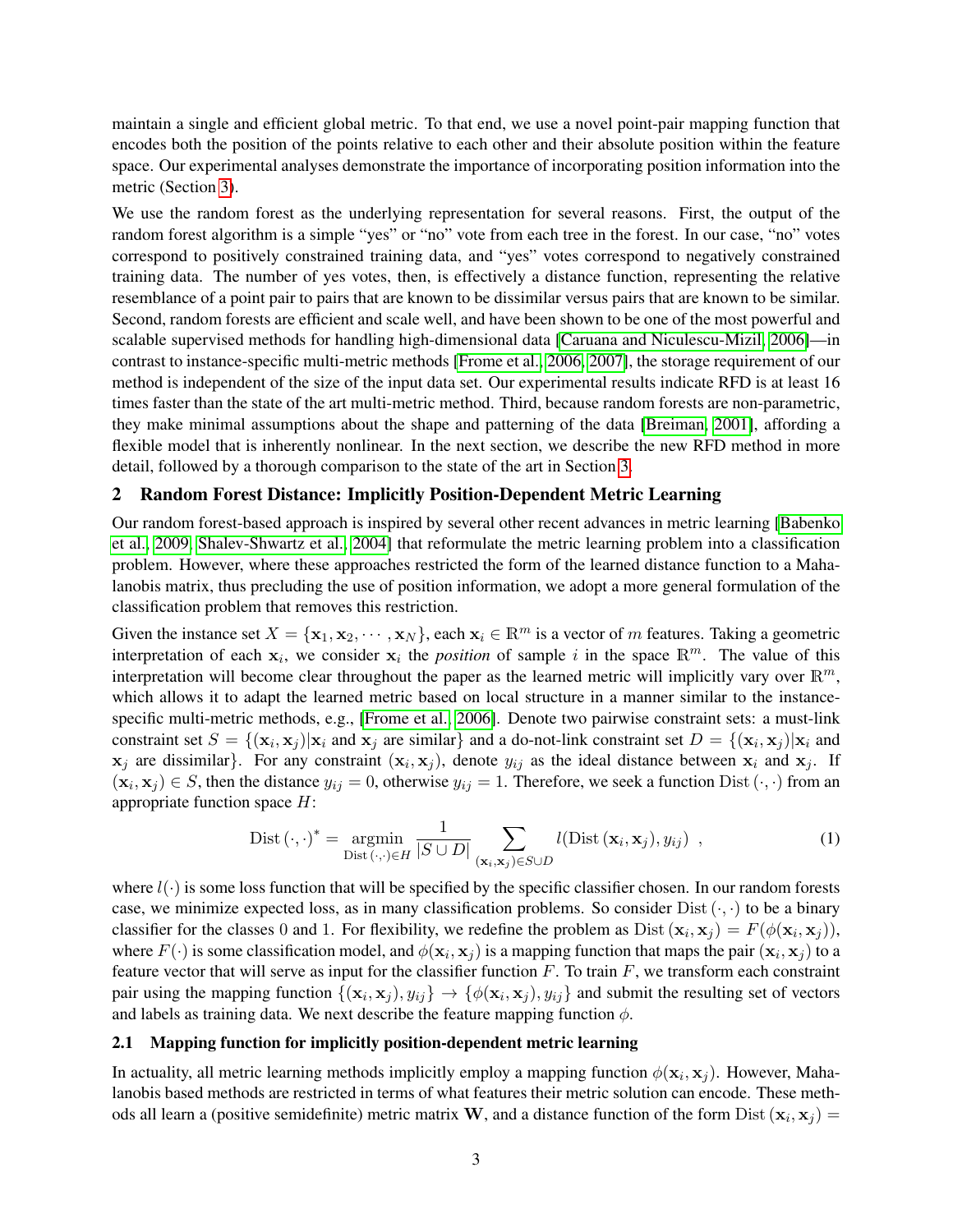| Dataset                     | <b>Size</b> | Dim. | No. Classes | <b>Dataset</b>                               | <b>Size</b> | Dim. | No. Classes |
|-----------------------------|-------------|------|-------------|----------------------------------------------|-------------|------|-------------|
| <b>Balance</b>              | 625         | 4    |             | Iris                                         | 150         |      |             |
| <b>BUPA Liver Disorders</b> | 345         | O    | 2           | Pima Indians Diabetes                        | 768         |      |             |
| <b>Breast Cancer</b>        | 699         | 10   | ာ           | Wine                                         | 178         | 13   |             |
| Image Segmentation          | 2310        | 19   |             | Sonar                                        | 208         | 60   |             |
| Semeion Handwritten Digits  | 1593        | 256  | 10          | <b>Multiple Features</b><br>Handwritten Dig- | 2000        | 649  | 10          |

<span id="page-3-1"></span>*Table 1: UCI data sets used for KNN-classification testing*

 $(\mathbf{x}_i - \mathbf{x}_j)^\mathsf{T} \mathbf{W} (\mathbf{x}_i - \mathbf{x}_j)$ , which can be reformulated as  $Dist(\mathbf{x}_i, \mathbf{x}_j) = \vec{[}\mathbf{W}]^\mathsf{T} \vec{[}(\mathbf{x}_i - \mathbf{x}_j)(\mathbf{x}_i - \mathbf{x}_j)^\mathsf{T} \vec{]}$ , where ~[·] denotes vectorization or *flattening* of a matrix. Mahalanobis-based methods can thus be viewed as using the mapping function  $\phi(\mathbf{x}_i, \mathbf{x}_j) = [\dot{f}(\mathbf{x}_i - \mathbf{x}_j)(\mathbf{x}_i - \mathbf{x}_j)^T]$ . This function encodes only relative position information, and the Mahalanobis formulation allows the use of no other features.

However, our formulation affords a more general mapping function:

<span id="page-3-0"></span>
$$
\phi(\mathbf{x}_i, \mathbf{x}_j) = \begin{bmatrix} \mathbf{u} \\ \mathbf{v} \end{bmatrix} = \begin{bmatrix} |\mathbf{x}_i - \mathbf{x}_j| \\ \frac{1}{2} (\mathbf{x}_i + \mathbf{x}_j) \end{bmatrix} ,
$$
 (2)

which considers both the relative location of the samples u as well as their absolute position v. The output feature vector is the concatenation of these two and in  $\mathbb{R}^{2m}$ .

The relative location u represents the same information as the Mahalanobis mapping function. Note, we take the absolute value in u to enforce symmetry in the learned metric. The primary difference between our mapping function and that of previous methods is thus the information contained in  $v$ —the mean of the two point vectors. It localizes each mapped pair to a region of the space, which allows our method to adapt to heterogeneous distributions of data. It is for this reason that we consider our learned metric to be implicitly position-dependent. Note the earlier methods that learn position-based metrics, i.e. the methods that learn a metric per instance such as [\[Frome et al., 2006\]](#page-11-0), incorporate absolute position of each instance only, whereas we incorporate the absolute position of each instance pair, which adds additional modeling versatility.

We note that alternate encodings of the position information are possible but have shortcomings. For example, we could choose to simply concatenate the position of the two points rather than average them, but this approach raises the issue of ordering the points. Using  $\mathbf{v} = \begin{bmatrix} \mathbf{x}_i^\mathsf{T} & \mathbf{x}_j^\mathsf{T} \end{bmatrix}^\mathsf{T}$  would again yield a nonsymmetric feature, and an arbitrary ordering rule would not guarantee meaningful feature comparisons. The usefulness of position information varies depending on the data set. For data that is largely linear and homogenous, including v will only add noise to the features, and could worsen the accuracy. In our experiments, we found that for many real data sets (and particularly for more difficult data sets) the inclusion of v significantly improves the performance of the metric (see Section [3\)](#page-4-0).

#### 2.2 Random forests for metric learning

Random forests are well studied in the machine learning literature and we do not describe them in any detail; the interested reader is directed to [\[Amit and Geman, 1997,](#page-10-1) [Breiman, 2001\]](#page-10-2). In brief, a random forest is a set of decision trees  $\{f_t\}_{t=1}^T$  operating on a common feature space, in our case  $\mathbb{R}^{2m}$ . To evaluate a pointpair  $(x_i, x_j)$ , each tree independently classifies the sample (based on the leaf node at which the point-pair arrives) as similar or dissimilar (0 or 1, respectively) and the forest averages them, essentially regressing a distance measure on the point-pair:

$$
Dist(\mathbf{x}_i, \mathbf{x}_j) = F(\phi(\mathbf{x}_i, \mathbf{x}_j)) = \frac{1}{T} \sum_{t=1}^T f_t(\phi(\mathbf{x}_i, \mathbf{x}_j)) ,
$$
 (3)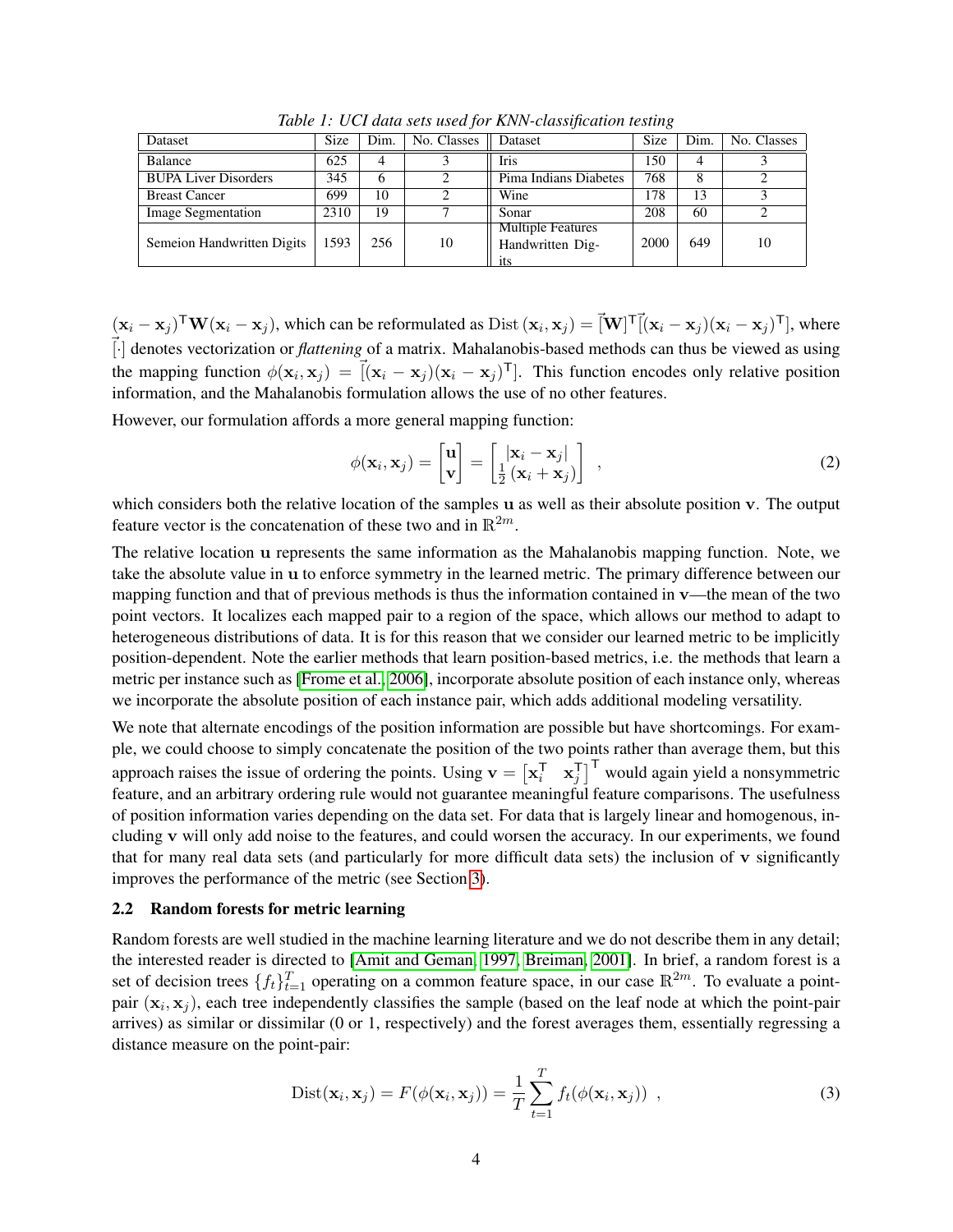where  $f_t(\cdot)$  is the classification output of tree t.

It has been found empirically that random forests scale well with increasing dimensionality, compared with other classification methods [\[Caruana and Niculescu-Mizil, 2006\]](#page-11-18), and, as a decision tree-based method, they are inherently nonlinear. Hence, our use of them in RFD as a regression algorithm allows for a more scalable and more flexible metric than is possible using Mahalanobis methods. Moreover, the incorporation of position information into this classification function (as described in Section [2.1\)](#page-2-0) allows the metric to implicitly adapt to different regions over the feature space. In other words, when a decision tree in the random forest selects a node split based on a value of the absolute position v sub-vector (see Eq. [2\)](#page-3-0), then all evaluation in the sub-tree is *localized* to a specific half-space of  $\mathbb{R}^m$ . Subsequent splits on elements of v further refine the sub-space of emphasis  $\mathbb{R}^m$ . Indeed, each path through a decision tree in the random forest is localized to a particular (possibly overlapping) sub-space.

The RFD is not technically a *metric* but rather a *pseudosemimetric*. Although RFD can easily be shown to be non-negative and symmetric, it does not satisfy the triangle inequality (i.e.,  $Dist(\mathbf{x}_1, \mathbf{x}_2) \leq Dist(\mathbf{x}_1, \mathbf{x}_3) +$ Dist( $(\mathbf{x}_2, \mathbf{x}_3)$ ) or the implication that Dist $(\mathbf{x}_1, \mathbf{x}_2) = 0 \implies \mathbf{x}_1 = \mathbf{x}_2$ , sometimes called identity of indiscernibles. It is straightforward to construct examples for both of these cases. Although this point may appear problematic, it is not uncommon in the metric learning literature. For example, by necessity, no metric whose distance function varies across the feature space can guarantee the triangle inequality is satisfied. [\[Frome et al., 2006,](#page-11-0) [2007\]](#page-11-2) similarly cannot satisfy the triangle inequality. Our method *must* violate the triangle inequality in order to fulfill our original objective of producing a metric that incorporates position data. Moreover, our extensive experimental results demonstrate the capability of RFD as a distance (Section [3\)](#page-4-0).

### <span id="page-4-0"></span>3 Experiments and Analysis

In this section, we present a set of experiments comparing our method to state of the art metric learning techniques on both a range of UCI data sets (Table [1\)](#page-3-1) and an image data set taken from the Corel database. To substantiate our claim of computational efficiency, we also provide an analysis of running time efficiency relative to an existing position-dependent metric learning method.

For the UCI data sets, we compare performance at the k-nearest neighbor classification task against both standard Mahalanobis methods and point-based position-dependent methods. For the former, we test  $k$ -NN classification accuracy at a range of k-values (as in Figure [1\)](#page-1-0), while the latter relies on results published by other methods' authors, and thus uses a fixed k. For the image data set, we measure accuracy at  $k$ -NN retrieval, rather than k-NN classification. We compare our results to several Mahalanobis methods.

The following is an overview of the primary experimental findings to be covered in the following sections.

- 1. RFD has the best overall performance on ten UCI data sets ranging from 4 to 649 dimensions against four state of the art and two baseline global Mahalanobis-based methods (Figure [2](#page-5-0) and Table [2\)](#page-8-0).
- 2. RFD has comparable or superior accuracy to state of the art position-specific methods (Table [3\)](#page-8-1).
- 3. RFD is 16 to 85 times faster than the state of the art position-specific method (Table [4\)](#page-8-2).
- 4. RFD outperforms the state of the art in nine out of ten categories in the benchmark Corel image retrieval problem (Figure [4\)](#page-9-0).

#### 3.1 Comparison with global Mahalanobis metric learning methods

We first compare our method to a set of state of the art Mahalanobis metric learning methods: RCA [\[Bar-](#page-10-3)[Hillel et al., 2003\]](#page-10-3), DCA [\[Hoi et al., 2006\]](#page-11-8), Information-Theoretic Metric Learning (ITML)[\[Davis et al.,](#page-11-7)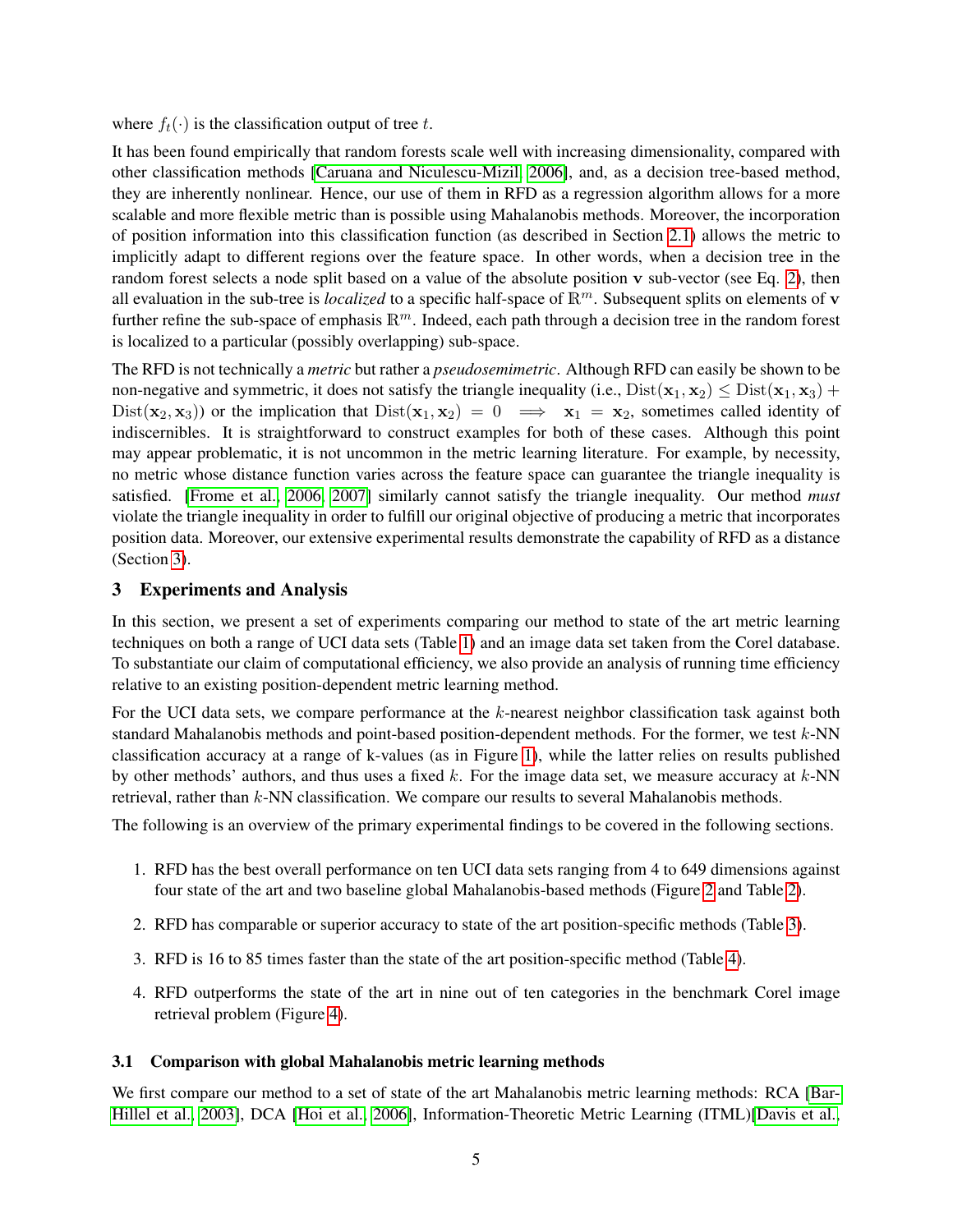

<span id="page-5-0"></span>*Figure 2:* k*-nearest neighbor classification results with varying* k *values of RFD versus assorted global Mahalanobis methods on 10 UCI data sets . Plots show* k*-nearest neighbor* k*-value versus accuracy. Note in particular the segmentation and breast datasets, where RFD shows little or no degradation over increasing distances, while other methods steadily decline in accuracy. Also note that the inclusion of position information in the RFD yields higher performance on all but the low-dimensional and highly linear iris dataset.*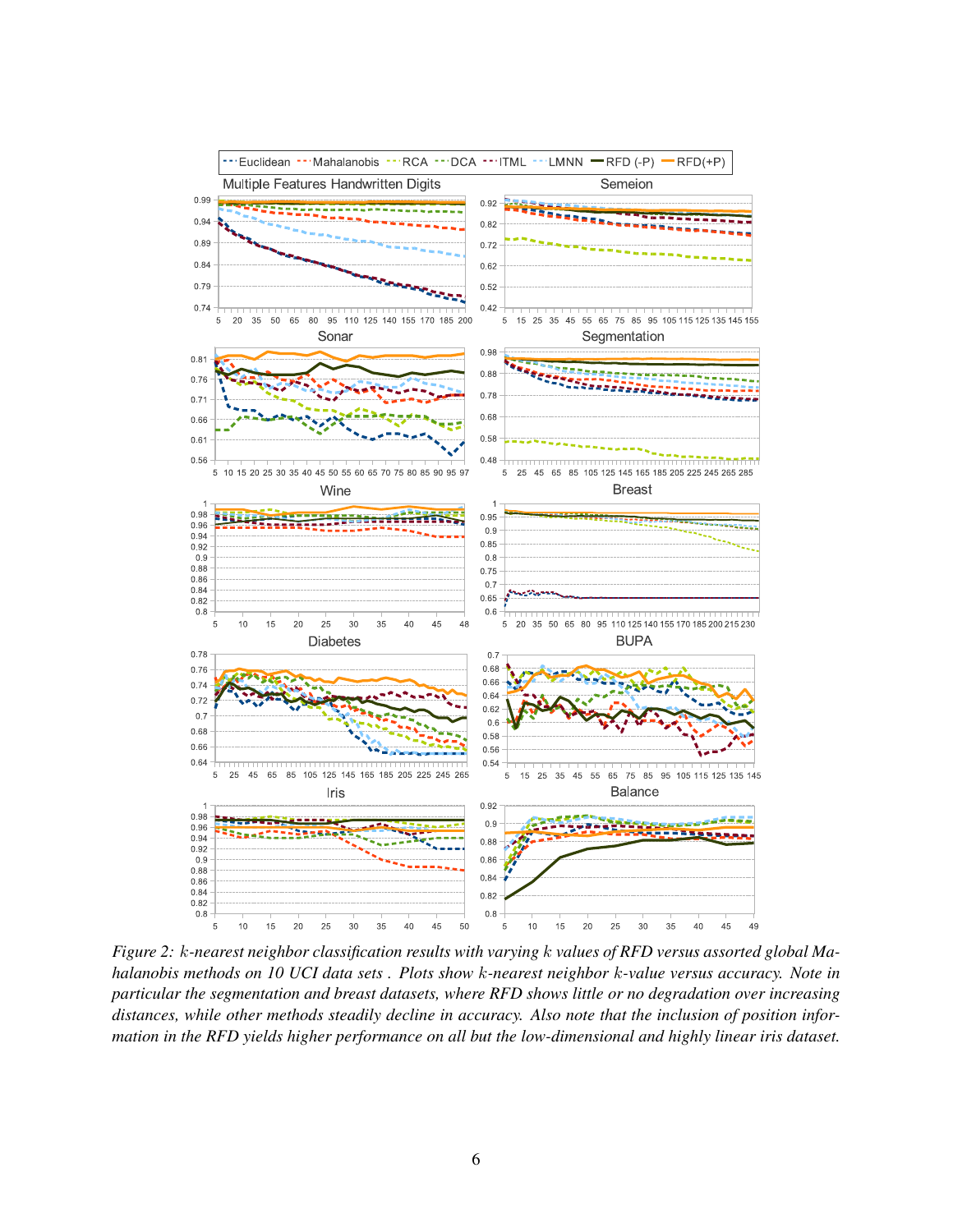[2007\]](#page-11-7) and distance metric learning for large-margin nearest neighbor classification (LMNN) [\[Shen et al.,](#page-11-10) [2010,](#page-11-10) [Weinberger and Saul, 2009\]](#page-11-12). For our method, we test using the full feature mapping including relative position data, u, and absolute pairwise position data, v,  $(RFD (+P))$  as well as with only relative position data, u, (RFD (−P)). To provide a baseline, we also show results using both the Euclidean distance and a heuristic Mahalanobis metric, where the  $W$  used is simply the covariance matrix for the data. All algorithm code was obtained from authors' websites, for which we are indebted (*our code is available on* [http:](http://www.cse.buffalo.edu/~jcorso) [//www.cse.buffalo.edu/˜jcorso](http://www.cse.buffalo.edu/~jcorso)).

We test each algorithm on a number of standard small to medium scale UCI data sets (see Table [1\)](#page-3-1). All algorithms are trained using 1000 positive and 1000 negative constraints per class, with the exceptions of RCA, which used only the 1000 positive constraints and LMNN, which used the full label set to actively select a (generally much larger) set of constraints; constraints are all selected randomly according to a uniform distribution. In each case, we set the number of trees used by our method to 400 (*see Section [3.2](#page-6-0) for a discussion of the effect of varying forest sizes*).

Testing is performed using 5-fold cross validation on the k nearest-neighbor classification task. Rather than selecting a single k-value for this task, we test with varying ks, increasing in increments of 5 up to the maximum possible value for each data set (i.e. the number of elements in the smallest class). By varying  $k$  in this way, we are able to gain some insight into each method's ability to capture the global variation in a data set. When  $k$  is small, most of the identified neighbors lie within a small local region surrounding the query point, enabling linear metrics to perform fairly well even on globally nonlinear data by taking advantage of local linearity. However, as  $k$  increases, local linearity becomes less practical, and the quality of the metric's representation of the global structure of the data is exposed. Though the accuracy results at higher  $k$  values do not have strong implications for each method's efficacy for the specific task of  $k$ -NN classification (where an ideal  $k$  value can just be selected by cross-validation), they do indicate overall metric performance, and are highly relevant to other tasks, such as retrieval.

Figure [2](#page-5-0) show the accuracy plots for ten UCI datasets. RFD is consistently near the top performers on these various data sets. In the lower dimension case (Iris), most methods perform well, and RFD without position information outperforms RFD with position information (this is the sole data set in which this occurs), which we attribute to the limited data set size (150 samples) and the position information acting as a distractor in this small and highly linear case. In all other cases, the RFD with absolute position information significantly outperforms RFD without it. In many of the more more difficult cases (Diabetes, Segmentation, Sonar), RFD with position information significantly outperforms the field. This result is suggestive that RFD can scale well with increasing dimensionality, which is consistent with the findings from the literature that random forests are one of the most robust classification methods for high-dimensional data [\[Caruana and](#page-11-18) [Niculescu-Mizil, 2006\]](#page-11-18).

Table [2](#page-8-0) provides a summary statistic of the methods by computing the mean-rank (lower better) over the ten data sets at varying  $k$ -values. For all but one value of  $k$ , RFD with absolute position information has the best mean rank of all the methods (and for the off-case, it is ranked a close second). RFD without absolute position information performs comparatively poorer, underscoring the utility of the absolute position information. In summary, the results in Table [2](#page-8-0) show that RFD is consistently able to outperform the state of the art in global metric learning methods on various benchmark problems.

## <span id="page-6-0"></span>3.2 Varying forest size

One question that must be addressed when using RFD is how many trees must or should be learned in order to obtain good results. Increasing the size of the forest increases computation and space requirements, and past a certain point yields little or no improvement and may possibly over-train. It is beyond the scope of this paper to provide a full answer as to how many trees are needed in RFD, but we have made some observations.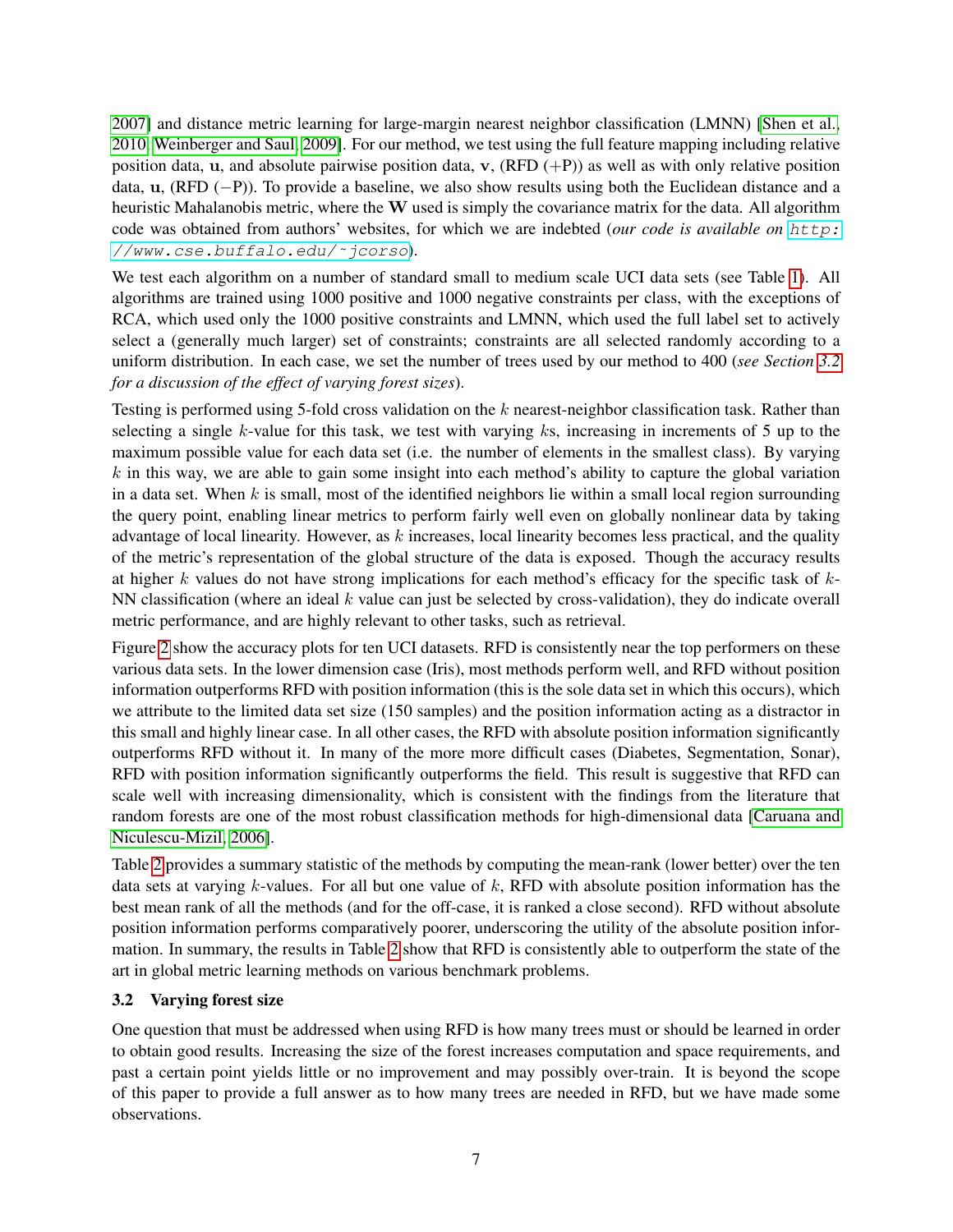

<span id="page-7-0"></span>*Figure 3: Effect of forest size on RFD performance on the UCI diabetes data set. Results were obtained by averaging results from 10 runs, each using 5-fold cross validation. Both with and without position information, increasing forest size yields notable improvements in accuracy up to about 100 trees. If no position information is included, then additional trees beyond this point provide modest gains at best. With position information, larger forests do appear to allow more fine-tuning, and can produce noticable improvements up to at least 500 trees.*

First, the addition of absolute position information noticeably increases the benefit that may be obtained from additional trees (see Figure [3\)](#page-7-0). This result is unsurprising, considering the increased size of the feature vector, as well as the increased degree of fine-tuning possible for a metric that can vary from region to region. Second, in our experiments we observe significant improvements in accuracy up to about 100 trees, even without position information, and would recommend this as a reasonable minimum value. It seems reasonable that larger constraint-sets will require larger forests, and similarly, the more complex the shape of the data, the larger the forest may need to be. But, these two points have not yet been thoroughly explored by our group.

## 3.3 Comparison with position-specific multi-metric methods

We compare our method to three multi-metric methods that incorporate absolute position (via instancespecific metrics): FSM, FSSM and ISD. FSM [\[Frome et al., 2006\]](#page-11-0) learns an instance-specific distance for each labeled example. FSSM [\[Frome et al., 2007\]](#page-11-2) is an extension of FSM that enforces global consistency and comparability among the different instance-specific metrics. ISD [\[Zhan et al., 2009\]](#page-12-2) first learns instancespecific distance metrics for each labeled data point, then uses metric propagation to generate instancespecific metrics for unlabeled points as well.

We again use the ten UCI data sets, but under the same conditions used by these methods' authors. Accuracy is measured on the k-NN task  $(k=11)$  with three-fold cross validation. The parameters of the compared methods are set as suggested in [\[Zhan et al., 2009\]](#page-12-2). Our RFD method chooses 1% of the available positive constraints and 1% of the available negative constraints, and constructs a random forest with 1000 trees. We report the average result of ten different runs on each data set, with random partitions of training/testing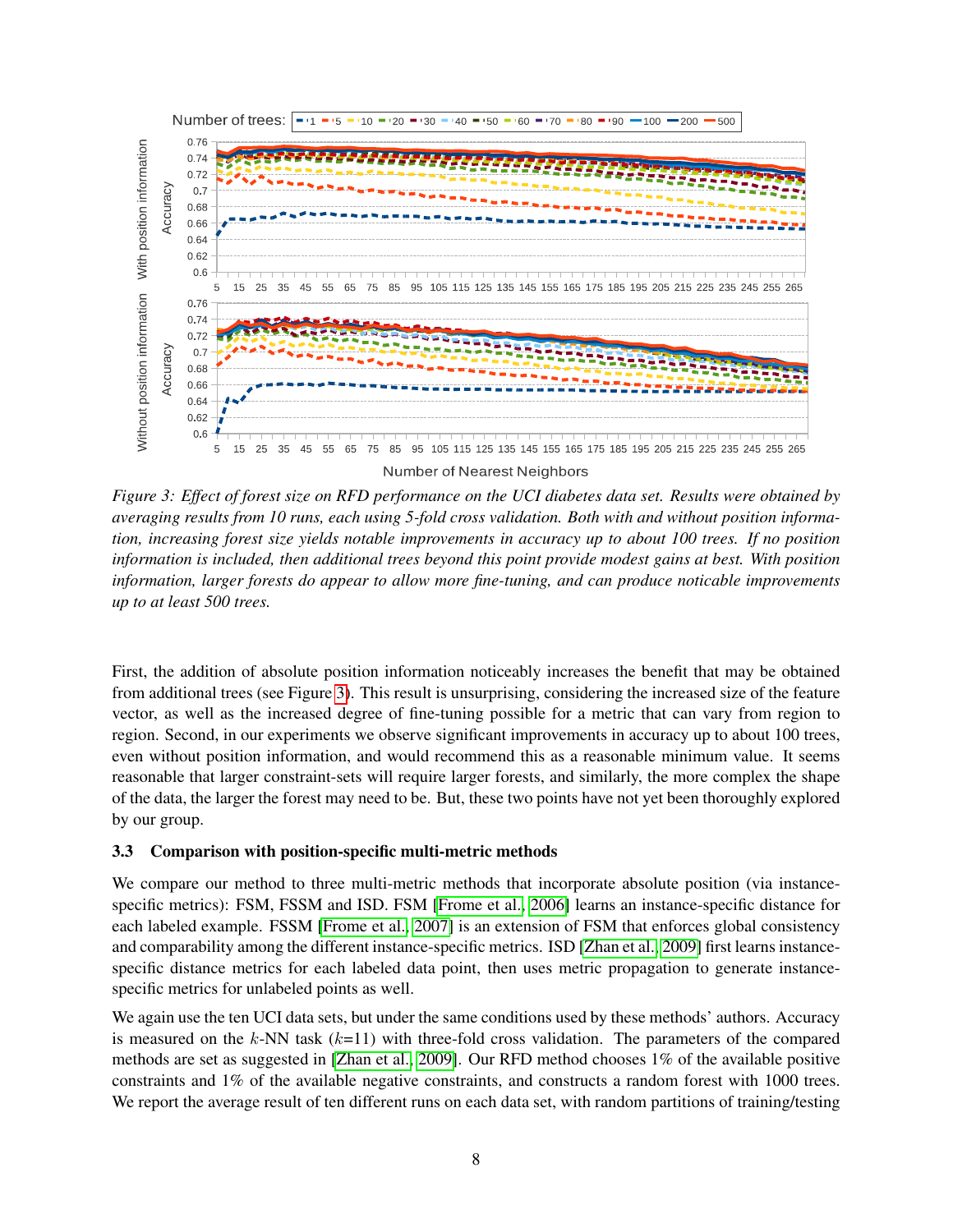<span id="page-8-0"></span>*Table 2: Mean* k*-nearest neighbor classification accuracy ranking on 10 UCI data sets at varying* k *values (lower rank is better). The mean ranking is shown in each table cell as well as its rank, in parentheses; i.e., for* k *of 5, RFD (+P) has a mean rank of* 2.9*, the number 1 mean rank. As expected Euclidean always has the worst rank. RFD with absolute position information attains the best rank in nearly all cases, and the relative performance of both RFD methods improves as* k *increases.*

| $k$ -value | Euclid | Mahal  | <b>RCA</b> | <b>DCA</b> | <b>ITML</b> | <b>LMNN</b> | $RFD (-P)$ | $RFD (+P)$ |
|------------|--------|--------|------------|------------|-------------|-------------|------------|------------|
| 5          | 5.8(8) | 5.7(7) | 4.3(4)     | 4.8(5)     | 3.9(3)      | 3.2(2)      | 5.4(6)     | 2.9(1)     |
| 10         | 6.1(8) | 5.6(7) | 3.7(3)     | 4.6(4)     | 4.8(5)      | 2.9(1)      | 5.1(6)     | 3.2(2)     |
| 15         | 5.7(8) | 5.4(6) | 3.9(3)     | 4.7(5)     | 5.6(7)      | 3.1(2)      | 4.6(4)     | 3(1)       |
| 20         | 5.6(8) | 5.4(7) | 3.8(3)     | 5.2(5)     | 5.3(6)      | 3.7(2)      | 4.5(4)     | 2.5(1)     |
| 25         | 6.1(8) | 5.3(6) | 4(3)       | 4.5(4)     | 5.4(7)      | 3.4(2)      | 4.8(5)     | 2.5(1)     |
| 30         | 5.8(7) | 5.9(8) | 4.5(5)     | 4.3(3)     | 5.3(6)      | 3.5(2)      | 4.3(3)     | 2.4(1)     |
| 35         | 5.8(8) | 5.4(6) | 4.3(4)     | 4.9(5)     | 5.5(7)      | 4(3)        | 3.8(2)     | 2.3(1)     |
| 45         | 6.6(8) | 5.5(6) | 4.4(4)     | 4.4(4)     | 5.9(7)      | 3.3(2)      | 4.1(3)     | 1.8(1)     |
| Max        | 6.5(8) | 6.1(7) | 5.1(5)     | 3.7(3)     | 5.5(6)      | 3.7(3)      | 3.5(2)     | 1.9(1)     |

<span id="page-8-1"></span>*Table 3: Comparison of test error (mean + STD) for position-dependent metric learning methods. The best performance on each data set is shown in bold. We note that our method yields the best accuracy on 3 out of 5 data sets tested, and is within 1% of the best on the remaining 2.*

| Dataset         | <b>RFD</b>      | ISD L1           | ISD1.2          | <b>FSM</b>      | <b>FSSM</b>       |
|-----------------|-----------------|------------------|-----------------|-----------------|-------------------|
| Balance         | $.120 \pm .024$ | $.114 + .013$    | $.116 + .014$   | $0.134 + 020$   | $0.143 + 013$     |
| <b>Diabetes</b> | $.241 + .028$   | $.287 + .019$    | $.269 + .023$   | $.342 \pm .050$ | $.322 + .232$     |
| Breast(Scaled)  | $.030 \pm .011$ | $.0.31 \pm .010$ | $.030 + .010$   | $.102 \pm .041$ | $.112 \pm .029$   |
| German          | $.277 \pm .039$ | $.277 \pm .015$  | $.274 \pm .013$ | $.275 \pm .021$ | $0.275 \pm 0.060$ |
| Haberman        | $.273 + .029$   | $.277 + .029$    | $.273 + .025$   | $.276 + .032$   | $.276 \pm .029$   |

<span id="page-8-2"></span>*Table 4: Run-time comparison of ISD and RFD (with position information, using 1000 trees) across several UCI data sets. All times are in seconds. Results were obtained by performing 5-fold cross validation and averaging the time for each fold.* <sup>∗</sup>*Note that ISD is multithreading across 12 cores, while our implementation of RFD is fully sequential.*

| Dataset         | ISD Time* | <b>RFD</b> Time | <b>ISD:RFD Ratio</b> |
|-----------------|-----------|-----------------|----------------------|
| Iris            | 34.6      | 2.1             | 16.4                 |
| Balance         | 620.3     | 11.2            | 55.3                 |
| Breast (scaled) | 657.4     | 7.8             | 84.6                 |
| Diabetes        | 849.5     | 14 7            | 57.8                 |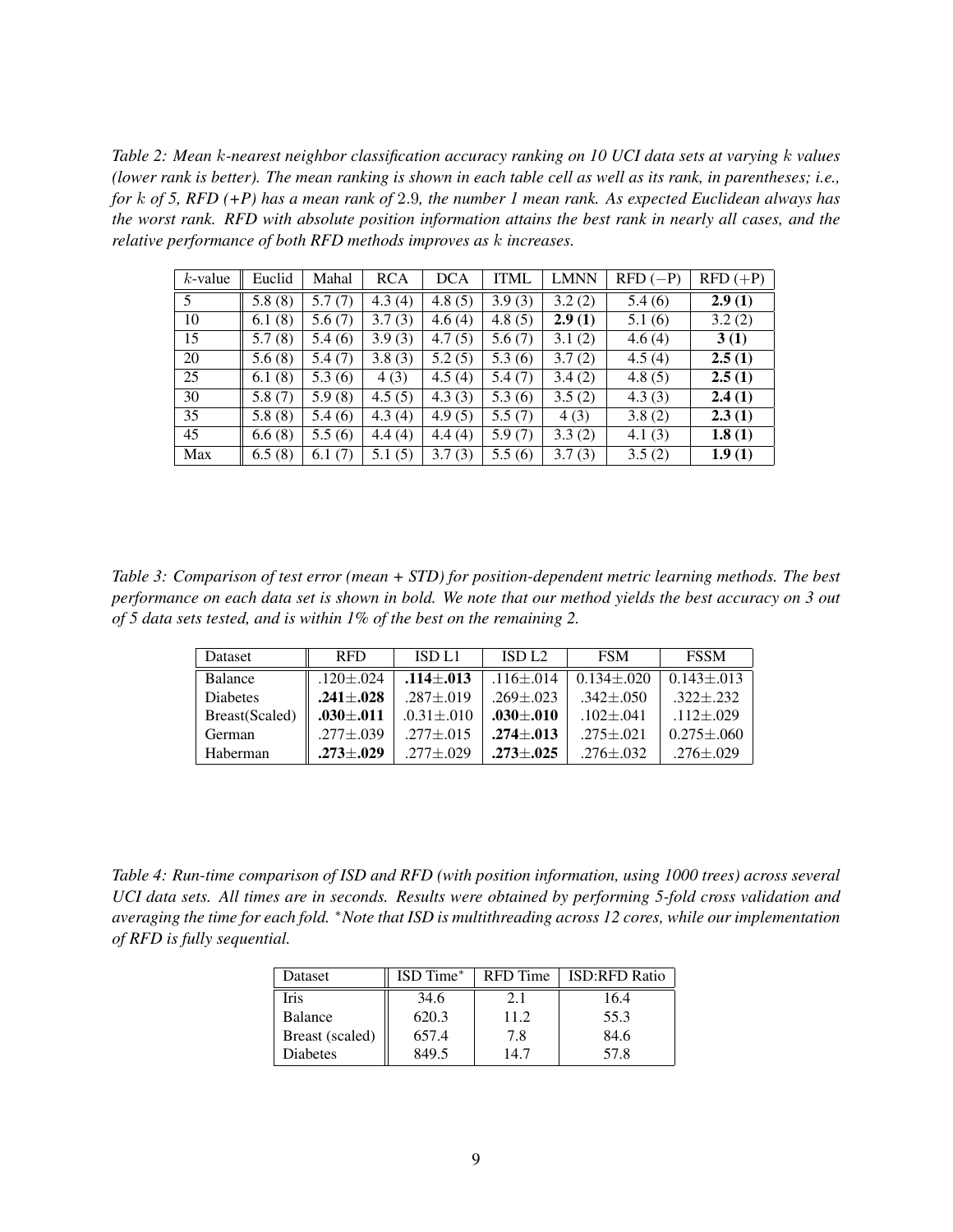

<span id="page-9-0"></span>*Figure 4: Average retrieval precision on top 20 nearest neighbors of images in the Corel data set. RFD outperforms DCA, ITML and the baseline Euclidean measure on all but one category.*

data generated each time (see Table [3\)](#page-8-1). These results show that our RFD method yields performance better than or comparable to state of the art explicitly multi-metric learning methods. Additionally, because we only learn one distance function and random forests are an inherently efficient technique, our method offers significantly better computational efficiency than these instance-specific approaches (see Table [4\)](#page-8-2)—between 16 to 85 times faster than ISD.

The comparable level of accuracy is not surprising. While our method is a single metric in form, in practice its implicit position-dependence allows it to act like a multi-metric system. Notably, because our method learns using the position of each point-pair rather than each point, it can potentially encode up to  $n^2$  implicit position-specific metrics, rather than the  $O(n)$  learned by existing position-dependent methods, which learn a single metric per instance/position. RFD is a stronger way to learn a position-dependent metric, because even explicit multi-metric methods will fail over global distances in cases where a single (Mahalanobis) metric cannot capture the relationship between its associated point and every other point in the data.

## 3.4 Retrieval on the Corel image data set

We also evaluate our method's performance on the challenging image retrieval task because this task differs from k-NN classification by emphasizing the accuracy of individual pairwise distances rather than broad patterns. For this task, we use an image data set taken from the Corel image database. We select ten image categories of varying types (cats, roses, mountains, etc.—the classes and images are similar to those used by Hoi et al. to validate DCA [\[Hoi et al., 2006\]](#page-11-8)), each with a clear semantic meaning. Each class contains 100 images, for a total of 1000 images in the data set.

For each image, we extract a 36-dimensional low-level feature vector comprising color, shape and texture. For color, we extract mean, variance and skewness in each HSV color channel, and thus obtain 9 color features. For shape, we employ a Canny edge detector and construct an 18-dimensional edge direction histogram for the image. For texture, we apply Discrete Wavelet Transformation (DWT) to graylevel versions of original RGB images. A Daubechies-4 wavelet filter is applied to perform 3-level decomposition, and mean, variance and mode of each of the 3 levels are extracted as a 9-dimensional texture feature.

We compare three state of the art algorithms and a Euclidean distance baseline: ITML, DCA, and our RFD method (with absolute position information). For ITML, we vary the parameter  $\gamma$  from  $10^{-4}$  to  $10^{4}$  and choose the best (10<sup>-3</sup>). For each method, we generate 1% of the available positive constraints and 1% of the available negative constraints (as proposed in [\[Hoi et al., 2006\]](#page-11-8)). For RFD, we construct a random forest with 1500 trees. Using five-fold cross validation, we retrieve the 20 nearest neighbors of each image under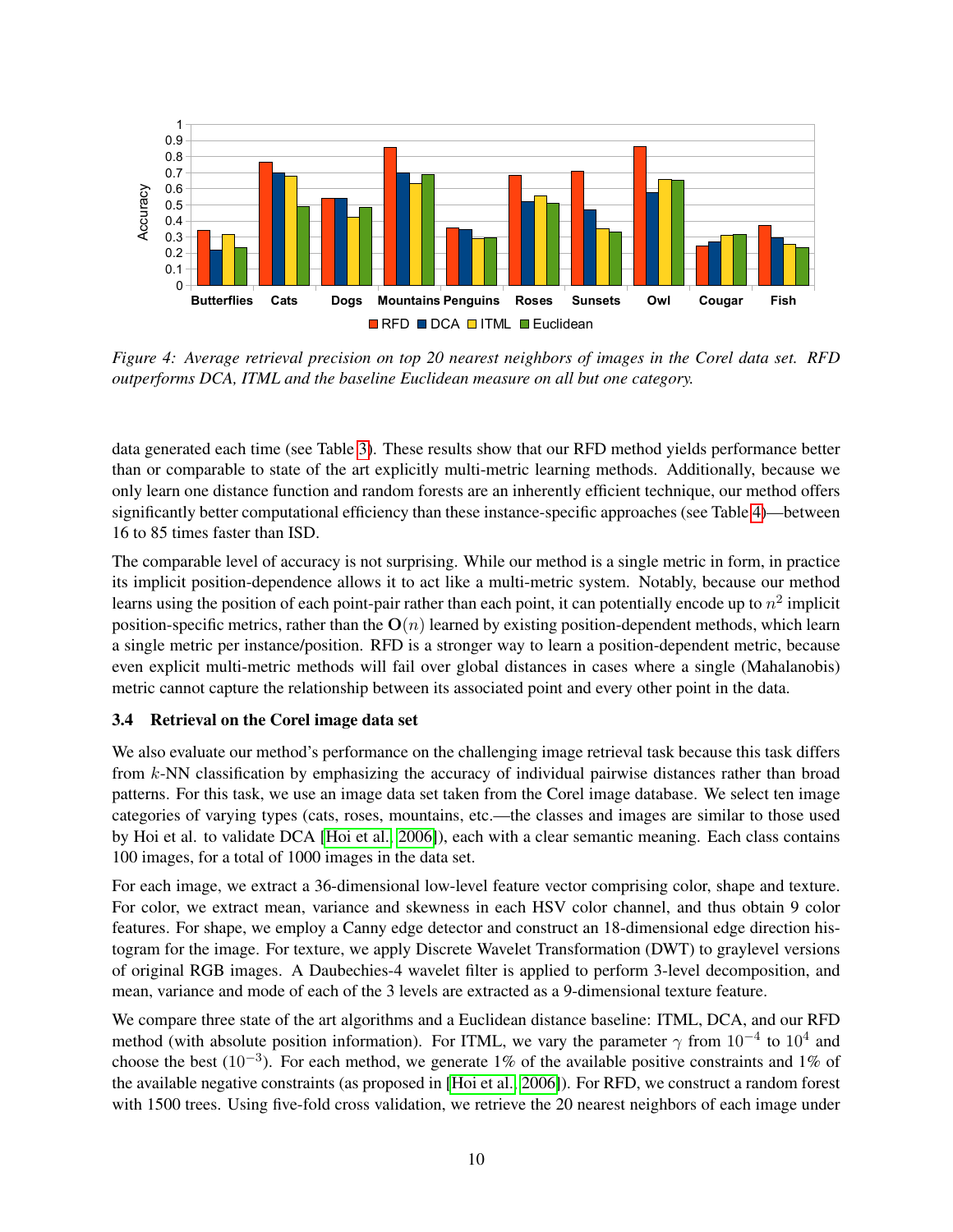each metric. Accuracy is determined by counting the fraction of the retrieved images that are the same class as the image that retrieved them. We repeat this experiment 10 times with differing random folds and report the average results in Figure [4.](#page-9-0) RFD clearly outperforms the other methods tested, achieving the best accuracy on all but the cougar category. Also note that ITML performs roughly on par with or worse than the baseline on 7 classes, and DCA on 5, while RFD fails only on 1, indicating again that RFD provides a better global distance measure than current state of the art approaches, and is less likely to sacrifice performance in one region in order to gain it in another.

## 4 Conclusion

In this paper, we have proposed a new angle to the metric learning problem. Our method, called random forest distance (RFD), incorporates both conventional relative position of point pairs as well as absolute position of point pairs into the learned metric, and hence implicitly adapts the metric through the feature space. Our evaluation has demonstrated the capability of RFD, which has best overall performance in terms of accuracy and speed on a variety of benchmarks.

There are immediate directions of inquiry that have been paved with this paper. First, RFD further demonstrates the capability of classification methods underpinning metric learning. Similar feature mapping functions and other underlying forms for the distance function need to be investigated. Second, the utility of absolute pairwise position is clear from our work, which is a good indication of the need for multiple metrics. Open questions remain about other representations of the position as well as the use of position in other metric forms, even the classic Mahalanobis metric. Third, there are connections between random forests and nearest-neighbor methods, which may explain the good performance we have observed. We have not explored them in any detail in this paper and plan to in the future. Finally, we are also investigating the use of RFD on larger-scale, more diverse data sets like the new MIT SUN image classification data set.

## Acknowledgements

We are grateful for the support in part provided through the following grants: NSF CAREER IIS-0845282, ARO YIP W911NF-11-1-0090, DARPA Minds Eye W911NF-10-2-0062, DARPA CSSG D11AP00245, and NPS N00244-11-1-0022. Findings are those of the authors and do not reflect the views of the funding agencies.

## References

- <span id="page-10-1"></span>Y. Amit and D. Geman. Shape quantization and recognition with randomized trees. *Neural computation*, 9 (7):1545–1588, 1997. ISSN 0899-7667.
- <span id="page-10-4"></span>B. Babenko, S. Branson, and S. Belongie. Similarity metrics for categorization: from monolithic to category specific. In *ICCV*, pages 293–300, 2009.
- <span id="page-10-3"></span>A. Bar-Hillel, T. Hertz, N. Shental, and D. Weinshall. Learning distance functions using equivalence relations. In *ICML*, volume 20, page 11, 2003.
- <span id="page-10-5"></span>G. Biau and L. Devroye. On the layered nearest neighbour estimate, the bagged nearest neighbour estimate and the random forest method in regression and classification. *Journal of Multivariate Analysis*, 101(10): 2499–2518, 2010.
- <span id="page-10-0"></span>O. Boiman, E. Shechtman, and M. Irani. In defense of nearest-neighbor based image classification. In *Computer Vision and Pattern Recognition, 2008. CVPR 2008. IEEE Conference on*, pages 1–8. IEEE, 2008.
- <span id="page-10-2"></span>L. Breiman. Random forests. *Machine learning*, 45(1):5–32, 2001. ISSN 0885-6125.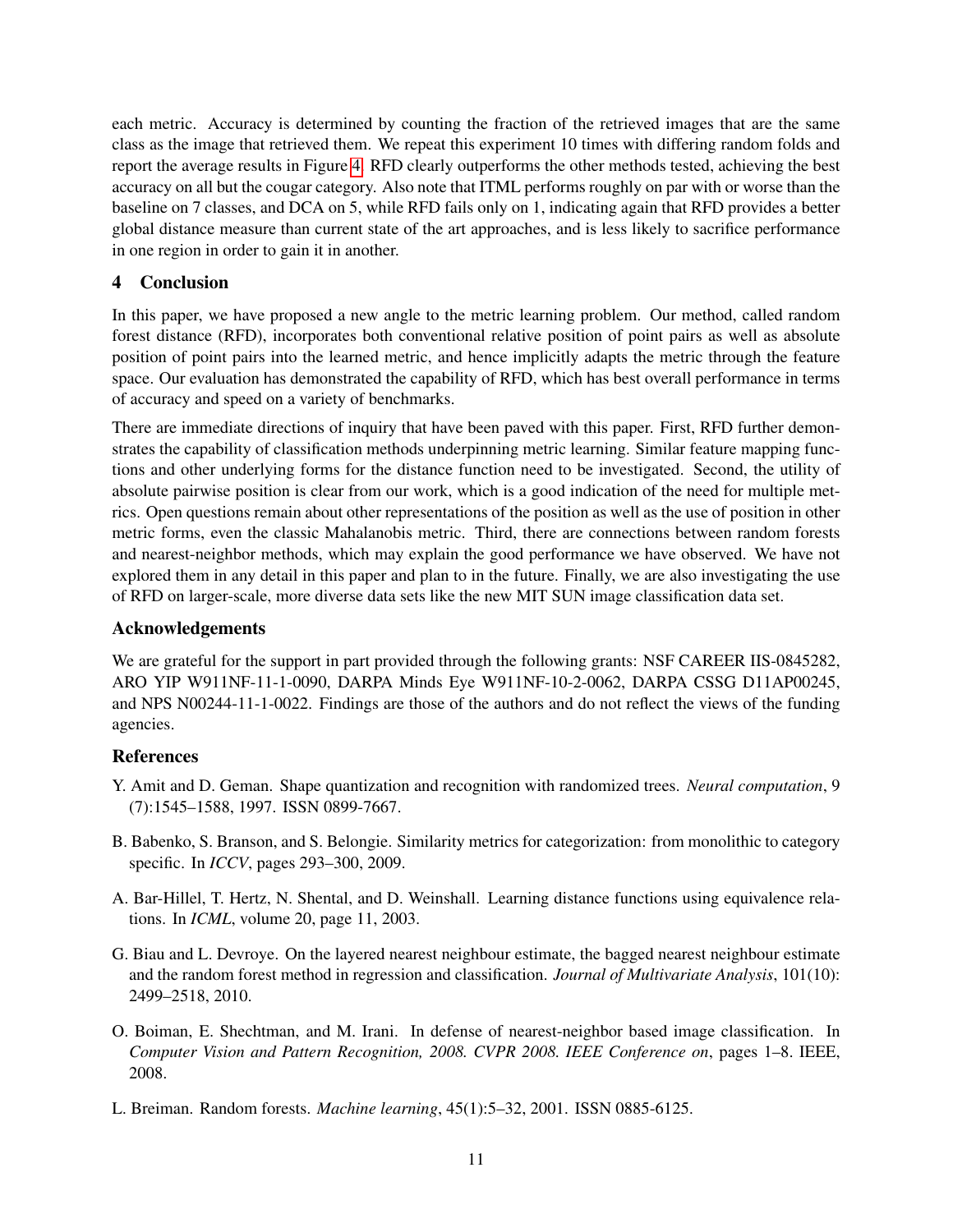- <span id="page-11-18"></span>R. Caruana and A. Niculescu-Mizil. An empircal comparison of supervised learning algorithms. In *ICML*, 2006.
- <span id="page-11-5"></span>S. Chopra, R. Hadsell, and Y. LeCun. Learning a similarity metric discriminatively, with application to face verification. In *CVPR*, volume 1, pages 539–546. IEEE, 2005. ISBN 0769523722.
- <span id="page-11-7"></span>J.V. Davis, B. Kulis, P. Jain, S. Sra, and I.S. Dhillon. Information-theoretic metric learning. In *ICML*, pages 209–216, 2007.
- <span id="page-11-1"></span>M. Fink. Object classification from a single example utilizing class relevance metrics. In *Advances in neural information processing systems 17: proceedings of the 2004 conference*, volume 17, page 449. The MIT Press, 2005.
- <span id="page-11-0"></span>A. Frome, Y. Singer, and J. Malik. Image retrieval and classification using local distance functions. *NIPS*, 19:417, 2006. ISSN 1049-5258.
- <span id="page-11-2"></span>A. Frome, Y. Singer, F. Sha, and J. Malik. Learning globally-consistent local distance functions for shapebased image retrieval and classification. In *ICCV*, pages 1–8. IEEE, 2007.
- <span id="page-11-14"></span>A. Globerson and S. Roweis. Metric learning by collapsing classes. *NIPS*, 18:451, 2006. ISSN 1049-5258.
- <span id="page-11-8"></span>S.C.H. Hoi, W. Liu, M.R. Lyu, and W.Y. Ma. Learning distance metrics with contextual constraints for image retrieval. In *CVPR*, volume 2, pages 2072–2078. IEEE, 2006. ISBN 0769525970.
- <span id="page-11-15"></span>P. Jain, B. Kulis, and K. Grauman. Fast image search for learned metrics. *CVPR*, 2008.
- <span id="page-11-3"></span>G. Lebanon. Metric learning for text documents. *PAMI*, pages 497–508, 2006. ISSN 0162-8828.
- <span id="page-11-17"></span>C. Leistner, A. Saffari, J. Santner, and H. Bischof. Semi-supervised random forests. In *Computer Vision, 2009 IEEE 12th International Conference on*, pages 506–513. IEEE, 2009.
- <span id="page-11-6"></span>H. Nguyen and L. Bai. Cosine similarity metric learning for face verification. *Computer Vision–ACCV 2010*, pages 709–720, 2011.
- <span id="page-11-9"></span>N. Nguyen and Y. Guo. Metric Learning: A Support Vector Approach. *ECML PKDD*, pages 125–136, 2008.
- <span id="page-11-13"></span>S. Shalev-Shwartz, Y. Singer, and A.Y. Ng. Online and batch learning of pseudo-metrics. In *ICML*, page 94. ACM, 2004.
- <span id="page-11-10"></span>C. Shen, J. Kim, and L. Wang. Scalable Large-Margin Mahalanobis Distance Metric Learning. *Neural Networks, IEEE Transactions on*, 21(9):1524–1530, 2010. ISSN 1045-9227.
- <span id="page-11-11"></span>Y. Shi, Y.K. Noh, F. Sha, and D.D. Lee. Learning discriminative metrics via generative models and kernel learning. *Arxiv preprint arXiv:1109.3940*, 2011.
- <span id="page-11-4"></span>J. Wang, S. Wu, H.Q. Vu, and G. Li. Text document clustering with metric learning. In *Proceeding of the 33rd international ACM SIGIR conference on Research and development in information retrieval*, pages 783–784. ACM, 2010.
- <span id="page-11-16"></span>K.Q. Weinberger and L.K. Saul. Fast solvers and efficient implementations for distance metric learning. In *ICML*, pages 1160–1167. ACM, 2008.
- <span id="page-11-12"></span>K.Q. Weinberger and L.K. Saul. Distance metric learning for large margin nearest neighbor classification. *JLMR*, 10:207–244, 2009. ISSN 1532-4435.